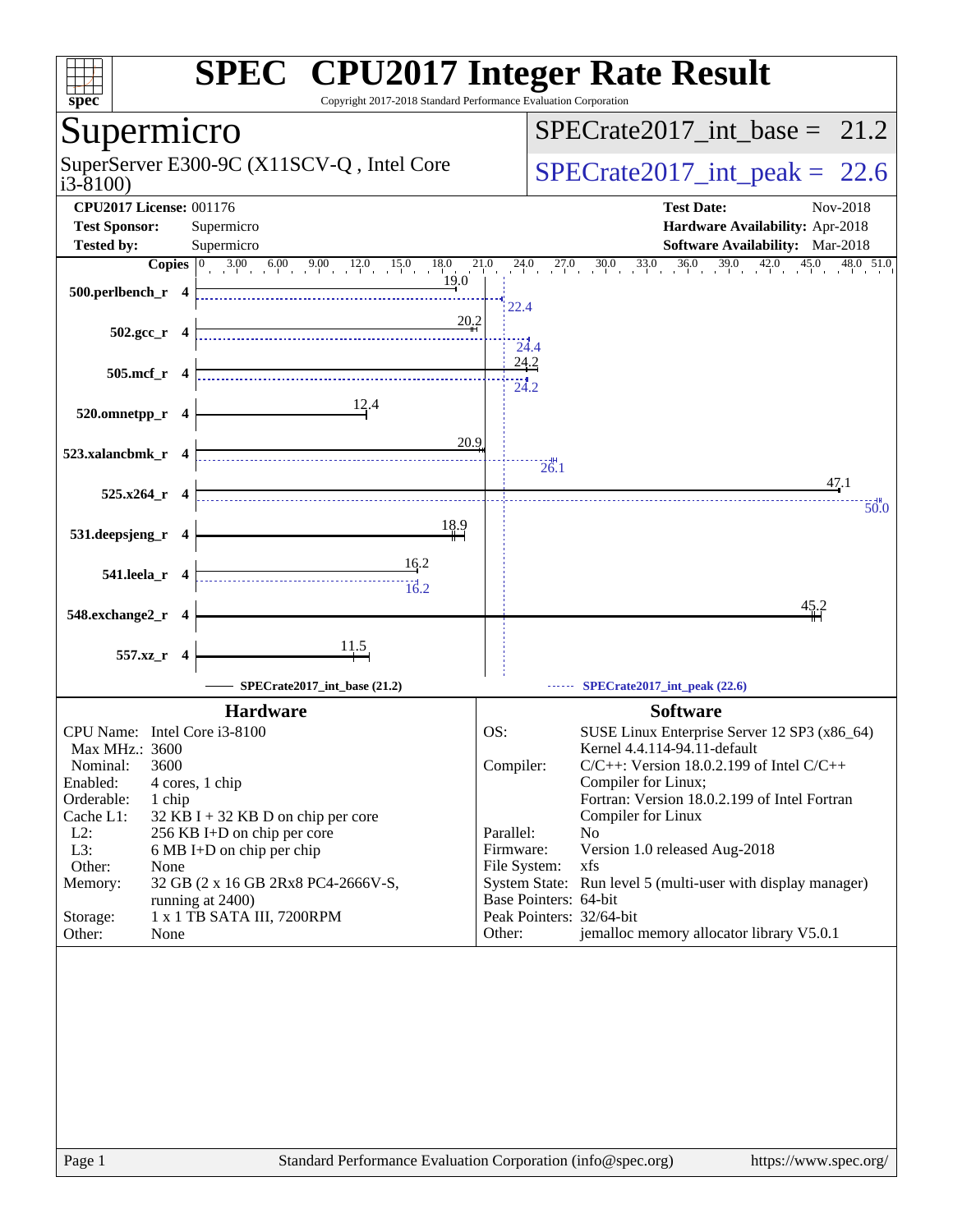

Copyright 2017-2018 Standard Performance Evaluation Corporation

## Supermicro

i3-8100) SuperServer E300-9C (X11SCV-Q, Intel Core  $\vert$  SPECrate2017 int peak = 22.6

SPECrate2017 int\_base =  $21.2$ 

**[CPU2017 License:](http://www.spec.org/auto/cpu2017/Docs/result-fields.html#CPU2017License)** 001176 **[Test Date:](http://www.spec.org/auto/cpu2017/Docs/result-fields.html#TestDate)** Nov-2018 **[Test Sponsor:](http://www.spec.org/auto/cpu2017/Docs/result-fields.html#TestSponsor)** Supermicro **[Hardware Availability:](http://www.spec.org/auto/cpu2017/Docs/result-fields.html#HardwareAvailability)** Apr-2018 **[Tested by:](http://www.spec.org/auto/cpu2017/Docs/result-fields.html#Testedby)** Supermicro **[Software Availability:](http://www.spec.org/auto/cpu2017/Docs/result-fields.html#SoftwareAvailability)** Mar-2018

#### **[Results Table](http://www.spec.org/auto/cpu2017/Docs/result-fields.html#ResultsTable)**

| <b>Base</b>                   |                |                |              |                |       | <b>Peak</b>    |             |                |                |              |                |              |                |              |
|-------------------------------|----------------|----------------|--------------|----------------|-------|----------------|-------------|----------------|----------------|--------------|----------------|--------------|----------------|--------------|
| <b>Benchmark</b>              | <b>Copies</b>  | <b>Seconds</b> | <b>Ratio</b> | <b>Seconds</b> | Ratio | <b>Seconds</b> | Ratio       | <b>Copies</b>  | <b>Seconds</b> | <b>Ratio</b> | <b>Seconds</b> | <b>Ratio</b> | <b>Seconds</b> | <b>Ratio</b> |
| 500.perlbench_r               | 4              | 335            | <b>19.0</b>  | 335            | 19.0  | 335            | 19.0        | 4              | 285            | 22.4         | 284            | 22.4         | 285            | 22.4         |
| $502.\text{gcc}$ <sub>r</sub> | 4              | 275            | 20.6         | 280            | 20.2  | 281            | 20.1        | 4              | 233            | 24.3         | 233            | 24.4         | 232            | 24.4         |
| $505$ .mcf r                  | $\overline{4}$ | 259            | 25.0         | 267            | 24.2  | 268            | 24.1        | 4              | 266            | 24.3         | 267            | 24.2         | 268            | 24.2         |
| 520.omnetpp_r                 | $\overline{4}$ | 421            | 12.5         | 422            | 12.4  | 422            | 12.4        | 4              | 421            | 12.5         | 422            | 12.4         | 422            | 12.4         |
| 523.xalancbmk r               | $\overline{4}$ | 200            | 21.1         | 202            | 20.9  | 204            | 20.7        | 4              | 160            | 26.4         | 162            | 26.1         | 162            | 26.0         |
| 525.x264 r                    | $\overline{4}$ | 149            | 47.1         | 149            | 47.2  | 149            | 47.0        | 4              | 140            | 50.0         | 141            | 49.8         | 140            | 50.2         |
| 531.deepsjeng_r               | $\overline{4}$ | 233            | 19.7         | 242            | 18.9  | 245            | 18.7        | 4              | 233            | 19.7         | 242            | 18.9         | 245            | 18.7         |
| 541.leela_r                   | $\overline{4}$ | 410            | 16.2         | 410            | 16.2  | 409            | 16.2        | 4              | 408            | 16.2         | 408            | 16.2         | 409            | 16.2         |
| 548.exchange2_r               | 4              | 232            | 45.2         | 229            | 45.8  | 232            | 45.1        | 4              | 232            | 45.2         | 229            | 45.8         | 232            | 45.1         |
| $557.xz$ _r                   | $\overline{4}$ | 340            | 12.7         | 375            | 11.5  | 375            | <b>11.5</b> | $\overline{4}$ | 340            | 12.7         | 375            | 11.5         | 375            | 11.5         |
| $SPECrate2017$ int base =     |                |                |              |                |       |                |             |                |                |              |                |              |                |              |
| $C1$ $C2$ $A3$ $A4$ $A5$ $A6$ |                |                | -- -         |                |       |                |             |                |                |              |                |              |                |              |

**[SPECrate2017\\_int\\_peak =](http://www.spec.org/auto/cpu2017/Docs/result-fields.html#SPECrate2017intpeak) 22.6**

Results appear in the [order in which they were run](http://www.spec.org/auto/cpu2017/Docs/result-fields.html#RunOrder). Bold underlined text [indicates a median measurement](http://www.spec.org/auto/cpu2017/Docs/result-fields.html#Median).

#### **[Submit Notes](http://www.spec.org/auto/cpu2017/Docs/result-fields.html#SubmitNotes)**

 The taskset mechanism was used to bind copies to processors. The config file option 'submit' was used to generate taskset commands to bind each copy to a specific processor. For details, please see the config file.

#### **[Operating System Notes](http://www.spec.org/auto/cpu2017/Docs/result-fields.html#OperatingSystemNotes)**

Stack size set to unlimited using "ulimit -s unlimited"

#### **[General Notes](http://www.spec.org/auto/cpu2017/Docs/result-fields.html#GeneralNotes)**

Environment variables set by runcpu before the start of the run: LD\_LIBRARY\_PATH = "/home/cpu2017/lib/ia32:/home/cpu2017/lib/intel64:/home/cpu2017/je5.0.1-32:/home/cpu2017/je5.0.1-64"

 Binaries compiled on a system with 1x Intel Core i7-6700K CPU + 32GB RAM memory using Redhat Enterprise Linux 7.5 Transparent Huge Pages enabled by default Prior to runcpu invocation Filesystem page cache synced and cleared with: sync; echo 3> /proc/sys/vm/drop\_caches

 Yes: The test sponsor attests, as of date of publication, that CVE-2017-5754 (Meltdown) is mitigated in the system as tested and documented. Yes: The test sponsor attests, as of date of publication, that CVE-2017-5753 (Spectre variant 1) is mitigated in the system as tested and documented. Yes: The test sponsor attests, as of date of publication, that CVE-2017-5715 (Spectre variant 2) is mitigated in the system as tested and documented.

**(Continued on next page)**

| Page 2 | Standard Performance Evaluation Corporation (info@spec.org) | https://www.spec.org/ |
|--------|-------------------------------------------------------------|-----------------------|
|--------|-------------------------------------------------------------|-----------------------|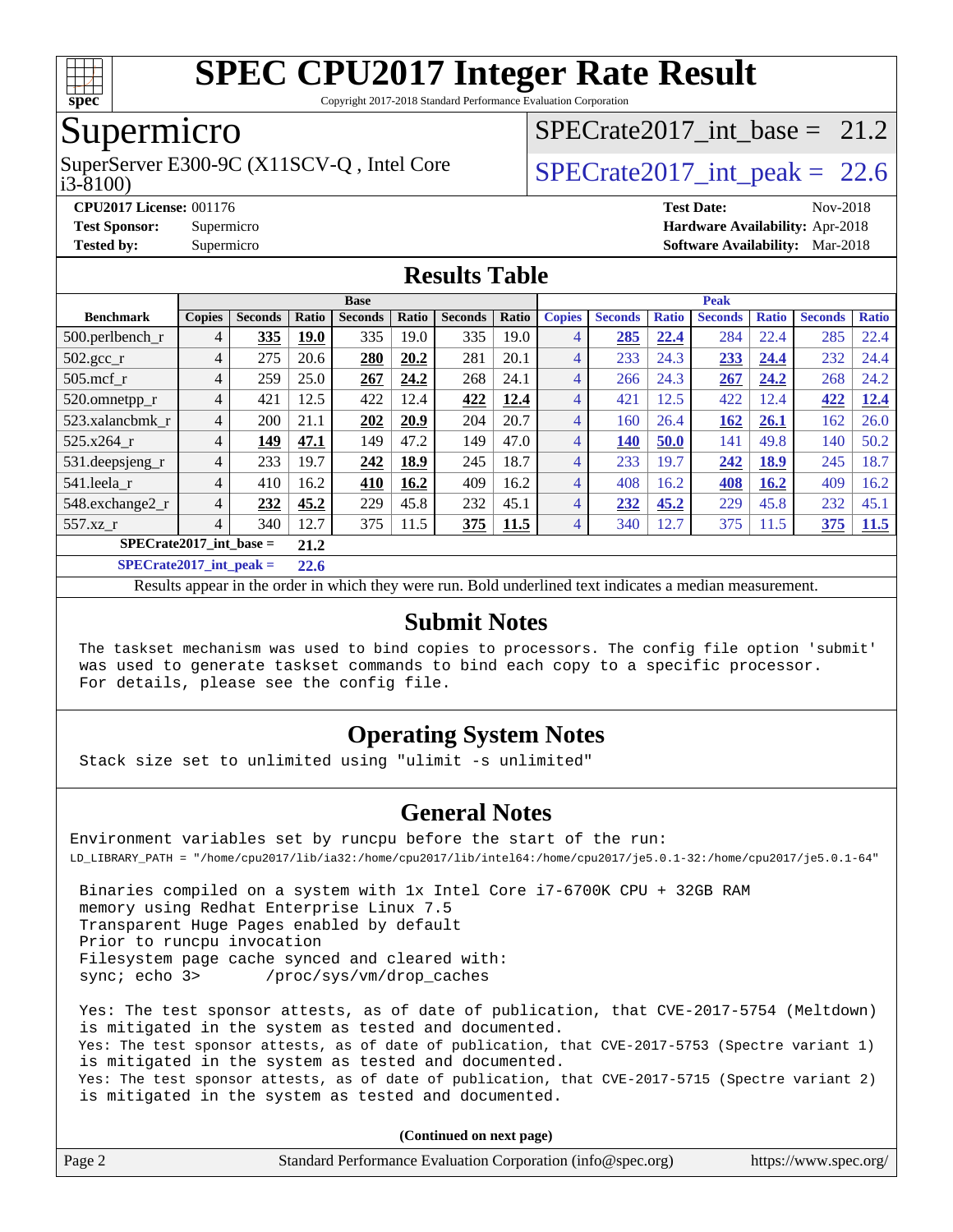

Copyright 2017-2018 Standard Performance Evaluation Corporation

#### Supermicro

i3-8100) SuperServer E300-9C (X11SCV-Q, Intel Core  $\vert$  SPECrate2017 int peak = 22.6

SPECrate2017 int\_base =  $21.2$ 

**[CPU2017 License:](http://www.spec.org/auto/cpu2017/Docs/result-fields.html#CPU2017License)** 001176 **[Test Date:](http://www.spec.org/auto/cpu2017/Docs/result-fields.html#TestDate)** Nov-2018

**[Test Sponsor:](http://www.spec.org/auto/cpu2017/Docs/result-fields.html#TestSponsor)** Supermicro **[Hardware Availability:](http://www.spec.org/auto/cpu2017/Docs/result-fields.html#HardwareAvailability)** Apr-2018 **[Tested by:](http://www.spec.org/auto/cpu2017/Docs/result-fields.html#Testedby)** Supermicro **[Software Availability:](http://www.spec.org/auto/cpu2017/Docs/result-fields.html#SoftwareAvailability)** Mar-2018

**[General Notes \(Continued\)](http://www.spec.org/auto/cpu2017/Docs/result-fields.html#GeneralNotes)** jemalloc, a general purpose malloc implementation built with the RedHat Enterprise 7.5, and the system compiler gcc 4.8.5 sources available from jemalloc.net or <https://github.com/jemalloc/jemalloc/releases> **[Platform Notes](http://www.spec.org/auto/cpu2017/Docs/result-fields.html#PlatformNotes)** Sysinfo program /home/cpu2017/bin/sysinfo Rev: r5974 of 2018-05-19 9bcde8f2999c33d61f64985e45859ea9 running on linux-cgrt Sat Nov 17 19:09:24 2018 SUT (System Under Test) info as seen by some common utilities. For more information on this section, see <https://www.spec.org/cpu2017/Docs/config.html#sysinfo> From /proc/cpuinfo model name : Intel(R) Core(TM) i3-8100 CPU @ 3.60GHz 1 "physical id"s (chips) 4 "processors" cores, siblings (Caution: counting these is hw and system dependent. The following excerpts from /proc/cpuinfo might not be reliable. Use with caution.) cpu cores : 4 siblings : 4 physical 0: cores 0 1 2 3 From lscpu: Architecture: x86\_64 CPU op-mode(s): 32-bit, 64-bit Byte Order: Little Endian  $CPU(s):$  4 On-line CPU(s) list: 0-3 Thread(s) per core: 1 Core(s) per socket: 4 Socket(s): 1 NUMA node(s): 1<br>Vendor ID: Ge GenuineIntel CPU family: 6 Model: 158 Model name: Intel(R) Core(TM) i3-8100 CPU @ 3.60GHz Stepping: 10 CPU MHz: 3499.187<br>CPU max MHz: 3600.0000 CPU max MHz: 3600.000<br>CPU min MHz: 300.0000 CPU min MHz: BogoMIPS: 7199.96 Virtualization: VT-x L1d cache: 32K L1i cache: 32K **(Continued on next page)**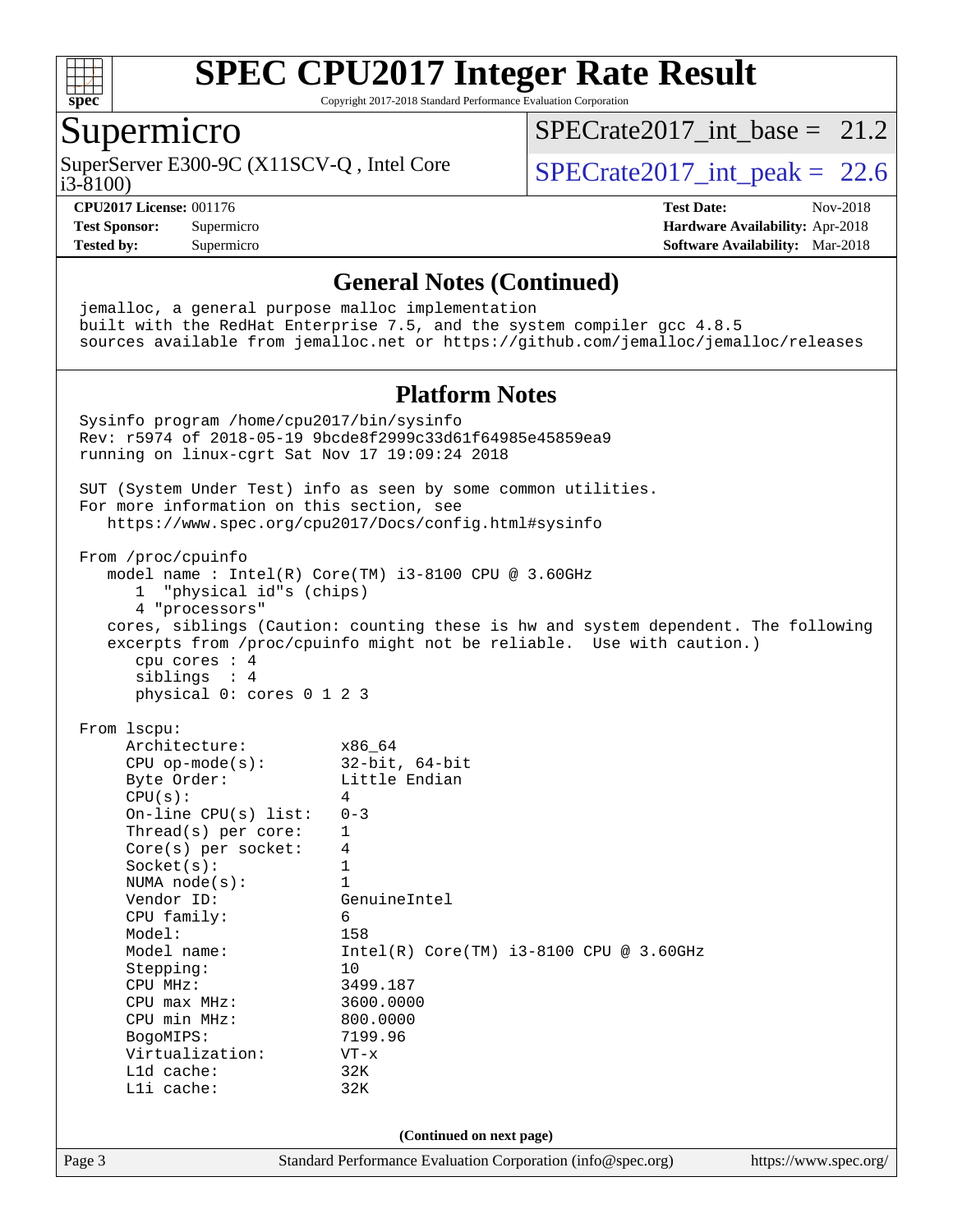

Copyright 2017-2018 Standard Performance Evaluation Corporation

### Supermicro

i3-8100) SuperServer E300-9C (X11SCV-Q, Intel Core  $\vert$  SPECrate2017 int peak = 22.6

[SPECrate2017\\_int\\_base =](http://www.spec.org/auto/cpu2017/Docs/result-fields.html#SPECrate2017intbase) 21.2

#### **[CPU2017 License:](http://www.spec.org/auto/cpu2017/Docs/result-fields.html#CPU2017License)** 001176 **[Test Date:](http://www.spec.org/auto/cpu2017/Docs/result-fields.html#TestDate)** Nov-2018

**[Test Sponsor:](http://www.spec.org/auto/cpu2017/Docs/result-fields.html#TestSponsor)** Supermicro **[Hardware Availability:](http://www.spec.org/auto/cpu2017/Docs/result-fields.html#HardwareAvailability)** Apr-2018 **[Tested by:](http://www.spec.org/auto/cpu2017/Docs/result-fields.html#Testedby)** Supermicro **[Software Availability:](http://www.spec.org/auto/cpu2017/Docs/result-fields.html#SoftwareAvailability)** Mar-2018

#### **[Platform Notes \(Continued\)](http://www.spec.org/auto/cpu2017/Docs/result-fields.html#PlatformNotes)**

 L2 cache: 256K L3 cache: 6144K NUMA node0 CPU(s): 0-3 Flags: fpu vme de pse tsc msr pae mce cx8 apic sep mtrr pge mca cmov pat pse36 clflush dts acpi mmx fxsr sse sse2 ss ht tm pbe syscall nx pdpe1gb rdtscp lm constant\_tsc art arch\_perfmon pebs bts rep\_good nopl xtopology nonstop\_tsc aperfmperf eagerfpu pni pclmulqdq dtes64 monitor ds\_cpl vmx est tm2 ssse3 sdbg fma cx16 xtpr pdcm pcid sse4\_1 sse4\_2 x2apic movbe popcnt tsc\_deadline\_timer aes xsave avx f16c rdrand lahf\_lm abm 3dnowprefetch arat epb invpcid\_single pln pts dtherm hwp hwp\_notify hwp\_act\_window hwp\_epp intel\_pt rsb\_ctxsw spec\_ctrl retpoline kaiser tpr\_shadow vnmi flexpriority ept vpid fsgsbase tsc\_adjust bmi1 avx2 smep bmi2 erms invpcid mpx rdseed adx smap clflushopt xsaveopt xsavec xgetbv1 /proc/cpuinfo cache data cache size : 6144 KB From numactl --hardware WARNING: a numactl 'node' might or might not correspond to a physical chip. available: 1 nodes (0) node 0 cpus: 0 1 2 3 node 0 size: 31808 MB node 0 free: 30949 MB node distances: node 0 0: 10 From /proc/meminfo MemTotal: 32572016 kB HugePages\_Total: 0 Hugepagesize: 2048 kB /usr/bin/lsb\_release -d SUSE Linux Enterprise Server 12 SP3 From /etc/\*release\* /etc/\*version\* SuSE-release: SUSE Linux Enterprise Server 12 (x86\_64) VERSION = 12 PATCHLEVEL = 3 # This file is deprecated and will be removed in a future service pack or release. # Please check /etc/os-release for details about this release. os-release: NAME="SLES" VERSION="12-SP3" VERSION\_ID="12.3" PRETTY\_NAME="SUSE Linux Enterprise Server 12 SP3" ID="sles" **(Continued on next page)**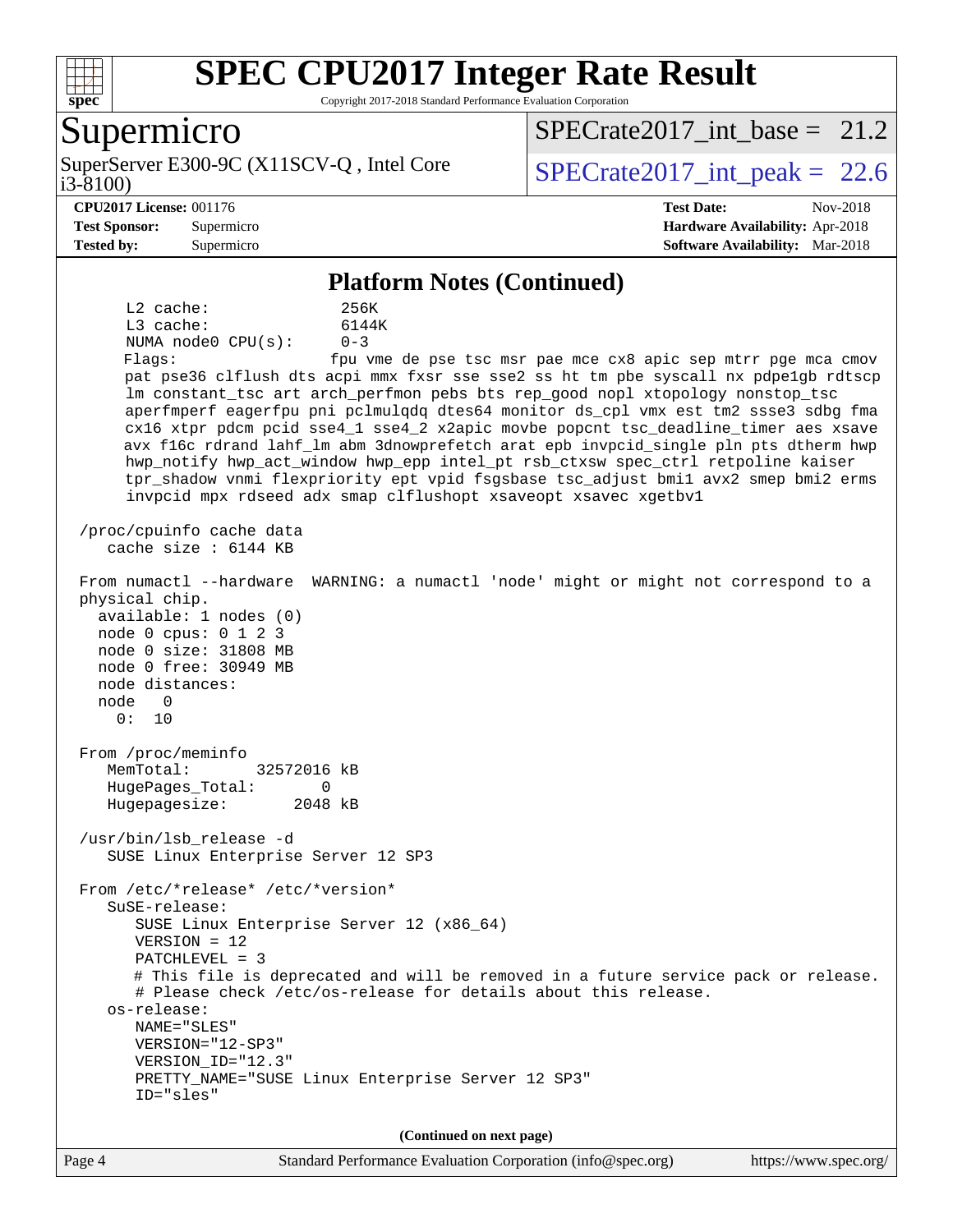

Copyright 2017-2018 Standard Performance Evaluation Corporation

#### Supermicro

i3-8100) SuperServer E300-9C (X11SCV-Q, Intel Core  $\vert$  SPECrate2017 int peak = 22.6

SPECrate2017 int\_base =  $21.2$ 

**[Tested by:](http://www.spec.org/auto/cpu2017/Docs/result-fields.html#Testedby)** Supermicro **[Software Availability:](http://www.spec.org/auto/cpu2017/Docs/result-fields.html#SoftwareAvailability)** Mar-2018

**[CPU2017 License:](http://www.spec.org/auto/cpu2017/Docs/result-fields.html#CPU2017License)** 001176 **[Test Date:](http://www.spec.org/auto/cpu2017/Docs/result-fields.html#TestDate)** Nov-2018 **[Test Sponsor:](http://www.spec.org/auto/cpu2017/Docs/result-fields.html#TestSponsor)** Supermicro **[Hardware Availability:](http://www.spec.org/auto/cpu2017/Docs/result-fields.html#HardwareAvailability)** Apr-2018

#### **[Platform Notes \(Continued\)](http://www.spec.org/auto/cpu2017/Docs/result-fields.html#PlatformNotes)**

 ANSI\_COLOR="0;32" CPE\_NAME="cpe:/o:suse:sles:12:sp3"

uname -a:

 Linux linux-cgrt 4.4.114-94.11-default #1 SMP Thu Feb 1 19:28:26 UTC 2018 (4309ff9) x86\_64 x86\_64 x86\_64 GNU/Linux

Kernel self-reported vulnerability status:

 CVE-2017-5754 (Meltdown): Mitigation: PTI CVE-2017-5753 (Spectre variant 1): Mitigation: Barriers CVE-2017-5715 (Spectre variant 2): Mitigation: IBRS+IBPB

run-level 5 Nov 17 19:08

 SPEC is set to: /home/cpu2017 Filesystem Type Size Used Avail Use% Mounted on /dev/sda3 xfs 890G 57G 833G 7% /home

 Additional information from dmidecode follows. WARNING: Use caution when you interpret this section. The 'dmidecode' program reads system data which is "intended to allow hardware to be accurately determined", but the intent may not be met, as there are frequent changes to hardware, firmware, and the "DMTF SMBIOS" standard. BIOS American Megatrends Inc. 1.0 08/03/2018 Memory:

2x Micron 16ATF2G64HZ-2G6E1 16 GB 2 rank 2667, configured at 2400

(End of data from sysinfo program)

#### **[Compiler Version Notes](http://www.spec.org/auto/cpu2017/Docs/result-fields.html#CompilerVersionNotes)**

| CC  | 500.perlbench $r(base)$ 502.qcc $r(base)$ 505.mcf $r(base)$ 525.x264 $r(base)$<br>$557.xx$ $r(base)$                              |  |
|-----|-----------------------------------------------------------------------------------------------------------------------------------|--|
|     | icc (ICC) 18.0.2 20180210<br>Copyright (C) 1985-2018 Intel Corporation. All rights reserved.                                      |  |
| CC. | 500.perlbench $r(\text{peak})$ 502.gcc $r(\text{peak})$ 505.mcf $r(\text{peak})$ 525.x264 $r(\text{peak})$<br>$557.xx$ $r$ (peak) |  |
|     | icc (ICC) 18.0.2 20180210<br>Copyright (C) 1985-2018 Intel Corporation. All rights reserved.                                      |  |
|     |                                                                                                                                   |  |

**(Continued on next page)**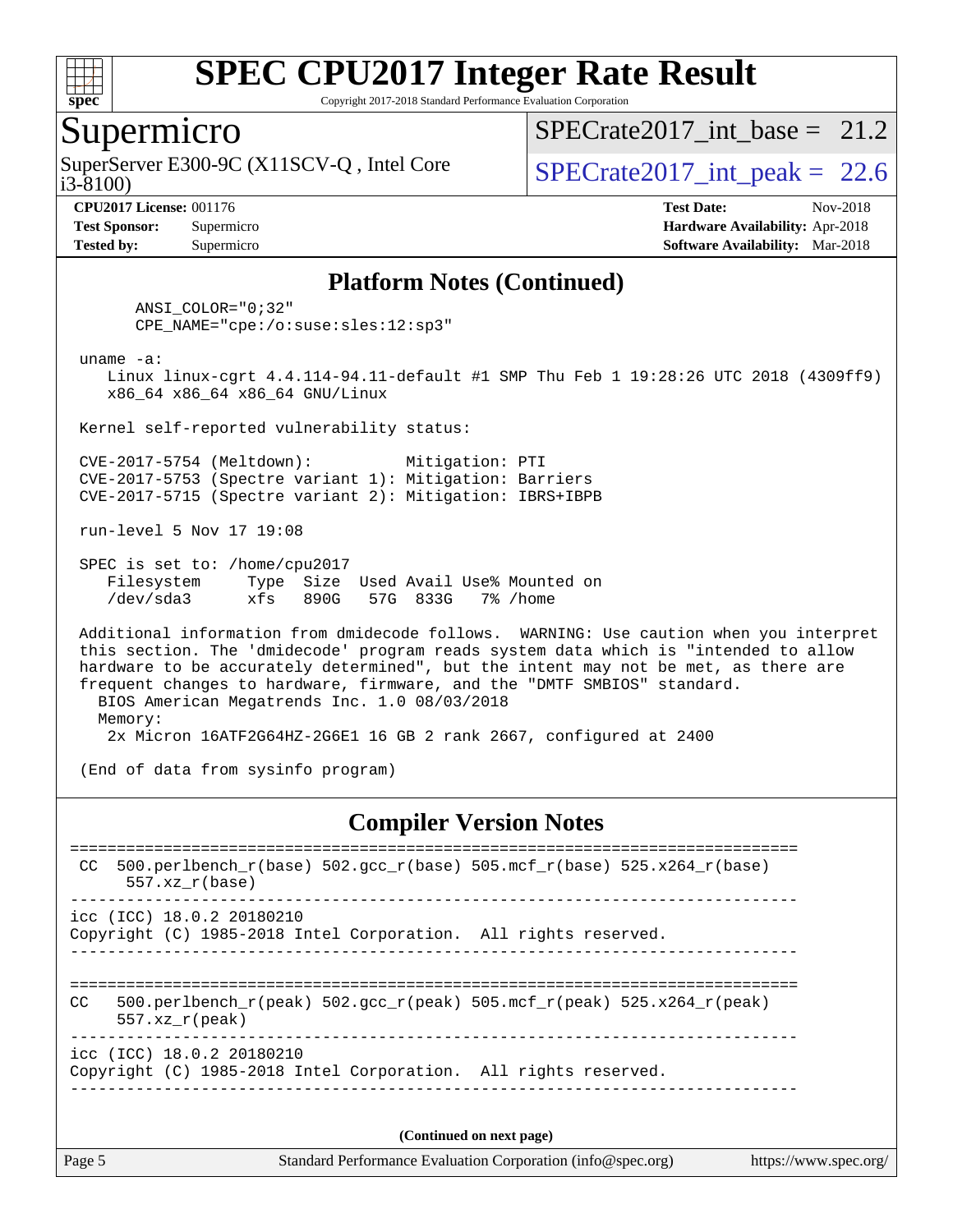

Copyright 2017-2018 Standard Performance Evaluation Corporation

## Supermicro

i3-8100) SuperServer E300-9C (X11SCV-Q, Intel Core  $SPECrate2017\_int\_peak = 22.6$ 

SPECrate2017 int\_base =  $21.2$ 

**[CPU2017 License:](http://www.spec.org/auto/cpu2017/Docs/result-fields.html#CPU2017License)** 001176 **[Test Date:](http://www.spec.org/auto/cpu2017/Docs/result-fields.html#TestDate)** Nov-2018 **[Test Sponsor:](http://www.spec.org/auto/cpu2017/Docs/result-fields.html#TestSponsor)** Supermicro **[Hardware Availability:](http://www.spec.org/auto/cpu2017/Docs/result-fields.html#HardwareAvailability)** Apr-2018 **[Tested by:](http://www.spec.org/auto/cpu2017/Docs/result-fields.html#Testedby)** Supermicro **[Software Availability:](http://www.spec.org/auto/cpu2017/Docs/result-fields.html#SoftwareAvailability)** Mar-2018

#### **[Compiler Version Notes \(Continued\)](http://www.spec.org/auto/cpu2017/Docs/result-fields.html#CompilerVersionNotes)**

| CXXC 520.omnetpp $r(base)$ 523.xalancbmk $r(base)$ 531.deepsjeng $r(base)$<br>$541.$ leela $r(base)$ |
|------------------------------------------------------------------------------------------------------|
| icpc (ICC) 18.0.2 20180210                                                                           |
|                                                                                                      |
| Copyright (C) 1985-2018 Intel Corporation. All rights reserved.                                      |
|                                                                                                      |
| CXXC 520.omnetpp $r(\text{peak})$ 523.xalancbmk $r(\text{peak})$ 531.deepsjeng $r(\text{peak})$      |
| $541.$ leela $r$ (peak)                                                                              |
| icpc (ICC) 18.0.2 20180210                                                                           |
|                                                                                                      |
| Copyright (C) 1985-2018 Intel Corporation. All rights reserved.                                      |
|                                                                                                      |
|                                                                                                      |
| $FC$ 548. exchange 2 $r(base)$                                                                       |
|                                                                                                      |
| ifort (IFORT) 18.0.2 20180210                                                                        |
| Copyright (C) 1985-2018 Intel Corporation. All rights reserved.                                      |
|                                                                                                      |
|                                                                                                      |
|                                                                                                      |
| $548$ . exchange $2\_r$ (peak)<br>FC.                                                                |
|                                                                                                      |
| ifort (IFORT) 18.0.2 20180210                                                                        |
| Copyright (C) 1985-2018 Intel Corporation. All rights reserved.                                      |
|                                                                                                      |

## **[Base Compiler Invocation](http://www.spec.org/auto/cpu2017/Docs/result-fields.html#BaseCompilerInvocation)**

[C benchmarks](http://www.spec.org/auto/cpu2017/Docs/result-fields.html#Cbenchmarks): [icc -m64 -std=c11](http://www.spec.org/cpu2017/results/res2018q4/cpu2017-20181210-10163.flags.html#user_CCbase_intel_icc_64bit_c11_33ee0cdaae7deeeab2a9725423ba97205ce30f63b9926c2519791662299b76a0318f32ddfffdc46587804de3178b4f9328c46fa7c2b0cd779d7a61945c91cd35)

[C++ benchmarks:](http://www.spec.org/auto/cpu2017/Docs/result-fields.html#CXXbenchmarks) [icpc -m64](http://www.spec.org/cpu2017/results/res2018q4/cpu2017-20181210-10163.flags.html#user_CXXbase_intel_icpc_64bit_4ecb2543ae3f1412ef961e0650ca070fec7b7afdcd6ed48761b84423119d1bf6bdf5cad15b44d48e7256388bc77273b966e5eb805aefd121eb22e9299b2ec9d9)

[Fortran benchmarks](http://www.spec.org/auto/cpu2017/Docs/result-fields.html#Fortranbenchmarks): [ifort -m64](http://www.spec.org/cpu2017/results/res2018q4/cpu2017-20181210-10163.flags.html#user_FCbase_intel_ifort_64bit_24f2bb282fbaeffd6157abe4f878425411749daecae9a33200eee2bee2fe76f3b89351d69a8130dd5949958ce389cf37ff59a95e7a40d588e8d3a57e0c3fd751)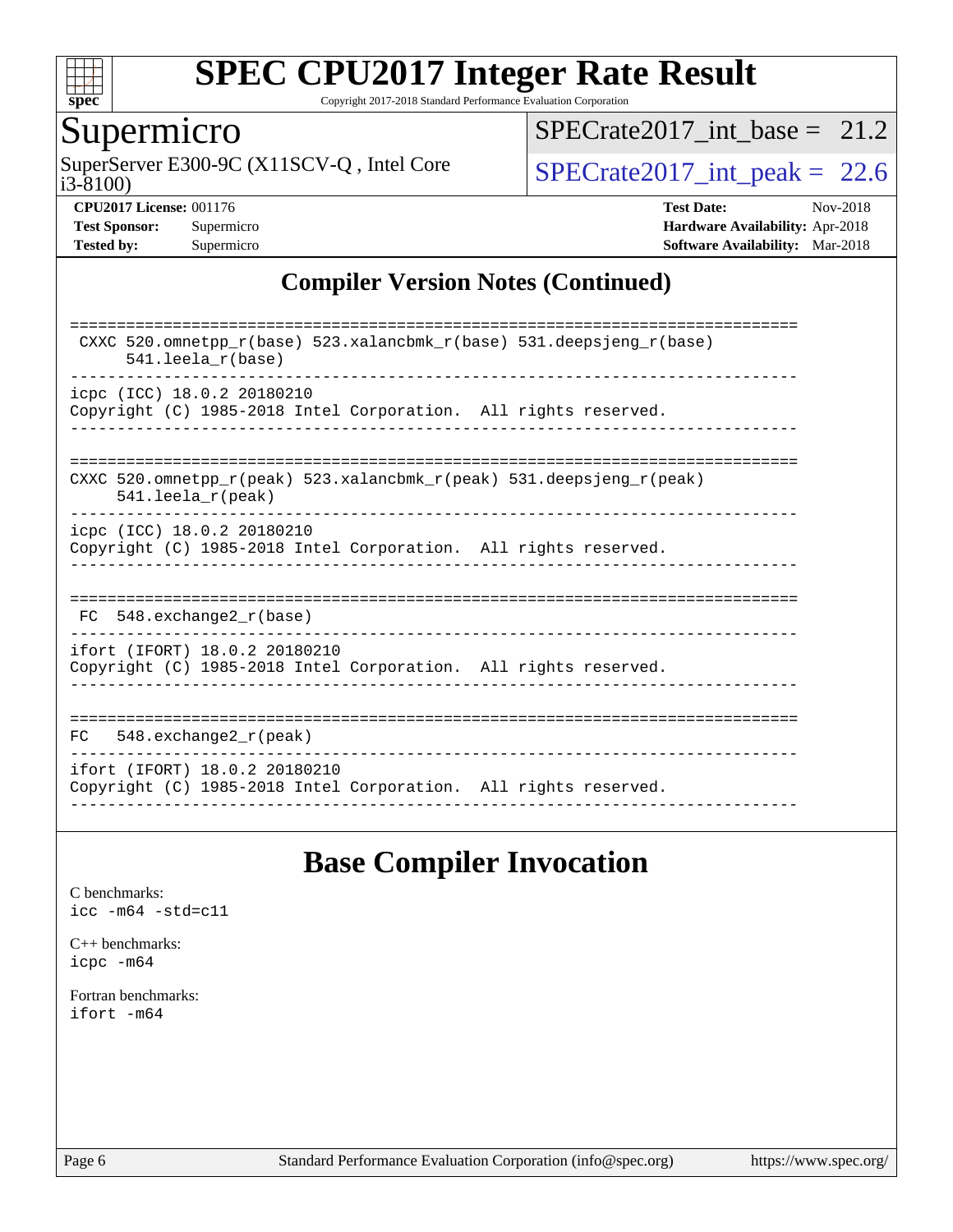

Copyright 2017-2018 Standard Performance Evaluation Corporation

#### Supermicro

i3-8100) SuperServer E300-9C (X11SCV-Q, Intel Core  $\vert$  SPECrate2017 int peak = 22.6

SPECrate2017 int\_base =  $21.2$ 

**[CPU2017 License:](http://www.spec.org/auto/cpu2017/Docs/result-fields.html#CPU2017License)** 001176 **[Test Date:](http://www.spec.org/auto/cpu2017/Docs/result-fields.html#TestDate)** Nov-2018 **[Test Sponsor:](http://www.spec.org/auto/cpu2017/Docs/result-fields.html#TestSponsor)** Supermicro **[Hardware Availability:](http://www.spec.org/auto/cpu2017/Docs/result-fields.html#HardwareAvailability)** Apr-2018 **[Tested by:](http://www.spec.org/auto/cpu2017/Docs/result-fields.html#Testedby)** Supermicro **[Software Availability:](http://www.spec.org/auto/cpu2017/Docs/result-fields.html#SoftwareAvailability)** Mar-2018

## **[Base Portability Flags](http://www.spec.org/auto/cpu2017/Docs/result-fields.html#BasePortabilityFlags)**

 500.perlbench\_r: [-DSPEC\\_LP64](http://www.spec.org/cpu2017/results/res2018q4/cpu2017-20181210-10163.flags.html#b500.perlbench_r_basePORTABILITY_DSPEC_LP64) [-DSPEC\\_LINUX\\_X64](http://www.spec.org/cpu2017/results/res2018q4/cpu2017-20181210-10163.flags.html#b500.perlbench_r_baseCPORTABILITY_DSPEC_LINUX_X64) 502.gcc\_r: [-DSPEC\\_LP64](http://www.spec.org/cpu2017/results/res2018q4/cpu2017-20181210-10163.flags.html#suite_basePORTABILITY502_gcc_r_DSPEC_LP64) 505.mcf\_r: [-DSPEC\\_LP64](http://www.spec.org/cpu2017/results/res2018q4/cpu2017-20181210-10163.flags.html#suite_basePORTABILITY505_mcf_r_DSPEC_LP64) 520.omnetpp\_r: [-DSPEC\\_LP64](http://www.spec.org/cpu2017/results/res2018q4/cpu2017-20181210-10163.flags.html#suite_basePORTABILITY520_omnetpp_r_DSPEC_LP64) 523.xalancbmk\_r: [-DSPEC\\_LP64](http://www.spec.org/cpu2017/results/res2018q4/cpu2017-20181210-10163.flags.html#suite_basePORTABILITY523_xalancbmk_r_DSPEC_LP64) [-DSPEC\\_LINUX](http://www.spec.org/cpu2017/results/res2018q4/cpu2017-20181210-10163.flags.html#b523.xalancbmk_r_baseCXXPORTABILITY_DSPEC_LINUX) 525.x264\_r: [-DSPEC\\_LP64](http://www.spec.org/cpu2017/results/res2018q4/cpu2017-20181210-10163.flags.html#suite_basePORTABILITY525_x264_r_DSPEC_LP64) 531.deepsjeng\_r: [-DSPEC\\_LP64](http://www.spec.org/cpu2017/results/res2018q4/cpu2017-20181210-10163.flags.html#suite_basePORTABILITY531_deepsjeng_r_DSPEC_LP64) 541.leela\_r: [-DSPEC\\_LP64](http://www.spec.org/cpu2017/results/res2018q4/cpu2017-20181210-10163.flags.html#suite_basePORTABILITY541_leela_r_DSPEC_LP64) 548.exchange2\_r: [-DSPEC\\_LP64](http://www.spec.org/cpu2017/results/res2018q4/cpu2017-20181210-10163.flags.html#suite_basePORTABILITY548_exchange2_r_DSPEC_LP64) 557.xz\_r: [-DSPEC\\_LP64](http://www.spec.org/cpu2017/results/res2018q4/cpu2017-20181210-10163.flags.html#suite_basePORTABILITY557_xz_r_DSPEC_LP64)

## **[Base Optimization Flags](http://www.spec.org/auto/cpu2017/Docs/result-fields.html#BaseOptimizationFlags)**

#### [C benchmarks](http://www.spec.org/auto/cpu2017/Docs/result-fields.html#Cbenchmarks):

[-Wl,-z,muldefs](http://www.spec.org/cpu2017/results/res2018q4/cpu2017-20181210-10163.flags.html#user_CCbase_link_force_multiple1_b4cbdb97b34bdee9ceefcfe54f4c8ea74255f0b02a4b23e853cdb0e18eb4525ac79b5a88067c842dd0ee6996c24547a27a4b99331201badda8798ef8a743f577) [-xCORE-AVX2](http://www.spec.org/cpu2017/results/res2018q4/cpu2017-20181210-10163.flags.html#user_CCbase_f-xCORE-AVX2) [-ipo](http://www.spec.org/cpu2017/results/res2018q4/cpu2017-20181210-10163.flags.html#user_CCbase_f-ipo) [-O3](http://www.spec.org/cpu2017/results/res2018q4/cpu2017-20181210-10163.flags.html#user_CCbase_f-O3) [-no-prec-div](http://www.spec.org/cpu2017/results/res2018q4/cpu2017-20181210-10163.flags.html#user_CCbase_f-no-prec-div) [-qopt-mem-layout-trans=3](http://www.spec.org/cpu2017/results/res2018q4/cpu2017-20181210-10163.flags.html#user_CCbase_f-qopt-mem-layout-trans_de80db37974c74b1f0e20d883f0b675c88c3b01e9d123adea9b28688d64333345fb62bc4a798493513fdb68f60282f9a726aa07f478b2f7113531aecce732043) [-L/usr/local/je5.0.1-64/lib](http://www.spec.org/cpu2017/results/res2018q4/cpu2017-20181210-10163.flags.html#user_CCbase_jemalloc_link_path64_4b10a636b7bce113509b17f3bd0d6226c5fb2346b9178c2d0232c14f04ab830f976640479e5c33dc2bcbbdad86ecfb6634cbbd4418746f06f368b512fced5394) [-ljemalloc](http://www.spec.org/cpu2017/results/res2018q4/cpu2017-20181210-10163.flags.html#user_CCbase_jemalloc_link_lib_d1249b907c500fa1c0672f44f562e3d0f79738ae9e3c4a9c376d49f265a04b9c99b167ecedbf6711b3085be911c67ff61f150a17b3472be731631ba4d0471706)

#### [C++ benchmarks:](http://www.spec.org/auto/cpu2017/Docs/result-fields.html#CXXbenchmarks)

[-Wl,-z,muldefs](http://www.spec.org/cpu2017/results/res2018q4/cpu2017-20181210-10163.flags.html#user_CXXbase_link_force_multiple1_b4cbdb97b34bdee9ceefcfe54f4c8ea74255f0b02a4b23e853cdb0e18eb4525ac79b5a88067c842dd0ee6996c24547a27a4b99331201badda8798ef8a743f577) [-xCORE-AVX2](http://www.spec.org/cpu2017/results/res2018q4/cpu2017-20181210-10163.flags.html#user_CXXbase_f-xCORE-AVX2) [-ipo](http://www.spec.org/cpu2017/results/res2018q4/cpu2017-20181210-10163.flags.html#user_CXXbase_f-ipo) [-O3](http://www.spec.org/cpu2017/results/res2018q4/cpu2017-20181210-10163.flags.html#user_CXXbase_f-O3) [-no-prec-div](http://www.spec.org/cpu2017/results/res2018q4/cpu2017-20181210-10163.flags.html#user_CXXbase_f-no-prec-div) [-qopt-mem-layout-trans=3](http://www.spec.org/cpu2017/results/res2018q4/cpu2017-20181210-10163.flags.html#user_CXXbase_f-qopt-mem-layout-trans_de80db37974c74b1f0e20d883f0b675c88c3b01e9d123adea9b28688d64333345fb62bc4a798493513fdb68f60282f9a726aa07f478b2f7113531aecce732043) [-L/usr/local/je5.0.1-64/lib](http://www.spec.org/cpu2017/results/res2018q4/cpu2017-20181210-10163.flags.html#user_CXXbase_jemalloc_link_path64_4b10a636b7bce113509b17f3bd0d6226c5fb2346b9178c2d0232c14f04ab830f976640479e5c33dc2bcbbdad86ecfb6634cbbd4418746f06f368b512fced5394) [-ljemalloc](http://www.spec.org/cpu2017/results/res2018q4/cpu2017-20181210-10163.flags.html#user_CXXbase_jemalloc_link_lib_d1249b907c500fa1c0672f44f562e3d0f79738ae9e3c4a9c376d49f265a04b9c99b167ecedbf6711b3085be911c67ff61f150a17b3472be731631ba4d0471706)

#### [Fortran benchmarks](http://www.spec.org/auto/cpu2017/Docs/result-fields.html#Fortranbenchmarks):

[-Wl,-z,muldefs](http://www.spec.org/cpu2017/results/res2018q4/cpu2017-20181210-10163.flags.html#user_FCbase_link_force_multiple1_b4cbdb97b34bdee9ceefcfe54f4c8ea74255f0b02a4b23e853cdb0e18eb4525ac79b5a88067c842dd0ee6996c24547a27a4b99331201badda8798ef8a743f577) [-xCORE-AVX2](http://www.spec.org/cpu2017/results/res2018q4/cpu2017-20181210-10163.flags.html#user_FCbase_f-xCORE-AVX2) [-ipo](http://www.spec.org/cpu2017/results/res2018q4/cpu2017-20181210-10163.flags.html#user_FCbase_f-ipo) [-O3](http://www.spec.org/cpu2017/results/res2018q4/cpu2017-20181210-10163.flags.html#user_FCbase_f-O3) [-no-prec-div](http://www.spec.org/cpu2017/results/res2018q4/cpu2017-20181210-10163.flags.html#user_FCbase_f-no-prec-div) [-qopt-mem-layout-trans=3](http://www.spec.org/cpu2017/results/res2018q4/cpu2017-20181210-10163.flags.html#user_FCbase_f-qopt-mem-layout-trans_de80db37974c74b1f0e20d883f0b675c88c3b01e9d123adea9b28688d64333345fb62bc4a798493513fdb68f60282f9a726aa07f478b2f7113531aecce732043) [-nostandard-realloc-lhs](http://www.spec.org/cpu2017/results/res2018q4/cpu2017-20181210-10163.flags.html#user_FCbase_f_2003_std_realloc_82b4557e90729c0f113870c07e44d33d6f5a304b4f63d4c15d2d0f1fab99f5daaed73bdb9275d9ae411527f28b936061aa8b9c8f2d63842963b95c9dd6426b8a) [-L/usr/local/je5.0.1-64/lib](http://www.spec.org/cpu2017/results/res2018q4/cpu2017-20181210-10163.flags.html#user_FCbase_jemalloc_link_path64_4b10a636b7bce113509b17f3bd0d6226c5fb2346b9178c2d0232c14f04ab830f976640479e5c33dc2bcbbdad86ecfb6634cbbd4418746f06f368b512fced5394) [-ljemalloc](http://www.spec.org/cpu2017/results/res2018q4/cpu2017-20181210-10163.flags.html#user_FCbase_jemalloc_link_lib_d1249b907c500fa1c0672f44f562e3d0f79738ae9e3c4a9c376d49f265a04b9c99b167ecedbf6711b3085be911c67ff61f150a17b3472be731631ba4d0471706)

## **[Peak Compiler Invocation](http://www.spec.org/auto/cpu2017/Docs/result-fields.html#PeakCompilerInvocation)**

[C benchmarks \(except as noted below\)](http://www.spec.org/auto/cpu2017/Docs/result-fields.html#Cbenchmarksexceptasnotedbelow): [icc -m64 -std=c11](http://www.spec.org/cpu2017/results/res2018q4/cpu2017-20181210-10163.flags.html#user_CCpeak_intel_icc_64bit_c11_33ee0cdaae7deeeab2a9725423ba97205ce30f63b9926c2519791662299b76a0318f32ddfffdc46587804de3178b4f9328c46fa7c2b0cd779d7a61945c91cd35)

502.gcc\_r: [icc -m32 -std=c11 -L/home/prasadj/specdev/IC18u2\\_Internal/lin\\_18\\_0\\_20180210/compiler/lib/ia32\\_lin](http://www.spec.org/cpu2017/results/res2018q4/cpu2017-20181210-10163.flags.html#user_peakCCLD502_gcc_r_intel_icc_a481ac844e7127046fad14d498c730a1848fa901fbbb2c3dfdd5e9fbbac777c8009953946d55d8b6afe8ed0da70dd2b4f8dedbdf7ab1ee211ba70d24a5d89f85)

[C++ benchmarks \(except as noted below\):](http://www.spec.org/auto/cpu2017/Docs/result-fields.html#CXXbenchmarksexceptasnotedbelow) [icpc -m64](http://www.spec.org/cpu2017/results/res2018q4/cpu2017-20181210-10163.flags.html#user_CXXpeak_intel_icpc_64bit_4ecb2543ae3f1412ef961e0650ca070fec7b7afdcd6ed48761b84423119d1bf6bdf5cad15b44d48e7256388bc77273b966e5eb805aefd121eb22e9299b2ec9d9)

523.xalancbmk\_r: [icpc -m32 -L/home/prasadj/specdev/IC18u2\\_Internal/lin\\_18\\_0\\_20180210/compiler/lib/ia32\\_lin](http://www.spec.org/cpu2017/results/res2018q4/cpu2017-20181210-10163.flags.html#user_peakCXXLD523_xalancbmk_r_intel_icpc_c6d030cd79af6ea7d6fb64c57e8fe7ae8fe0b96fc5a3b3f4a10e3273b3d7fa9decd8263f6330cef23f751cb093a69fae84a2bf4c243500a8eed069248128076f)

[Fortran benchmarks](http://www.spec.org/auto/cpu2017/Docs/result-fields.html#Fortranbenchmarks): [ifort -m64](http://www.spec.org/cpu2017/results/res2018q4/cpu2017-20181210-10163.flags.html#user_FCpeak_intel_ifort_64bit_24f2bb282fbaeffd6157abe4f878425411749daecae9a33200eee2bee2fe76f3b89351d69a8130dd5949958ce389cf37ff59a95e7a40d588e8d3a57e0c3fd751)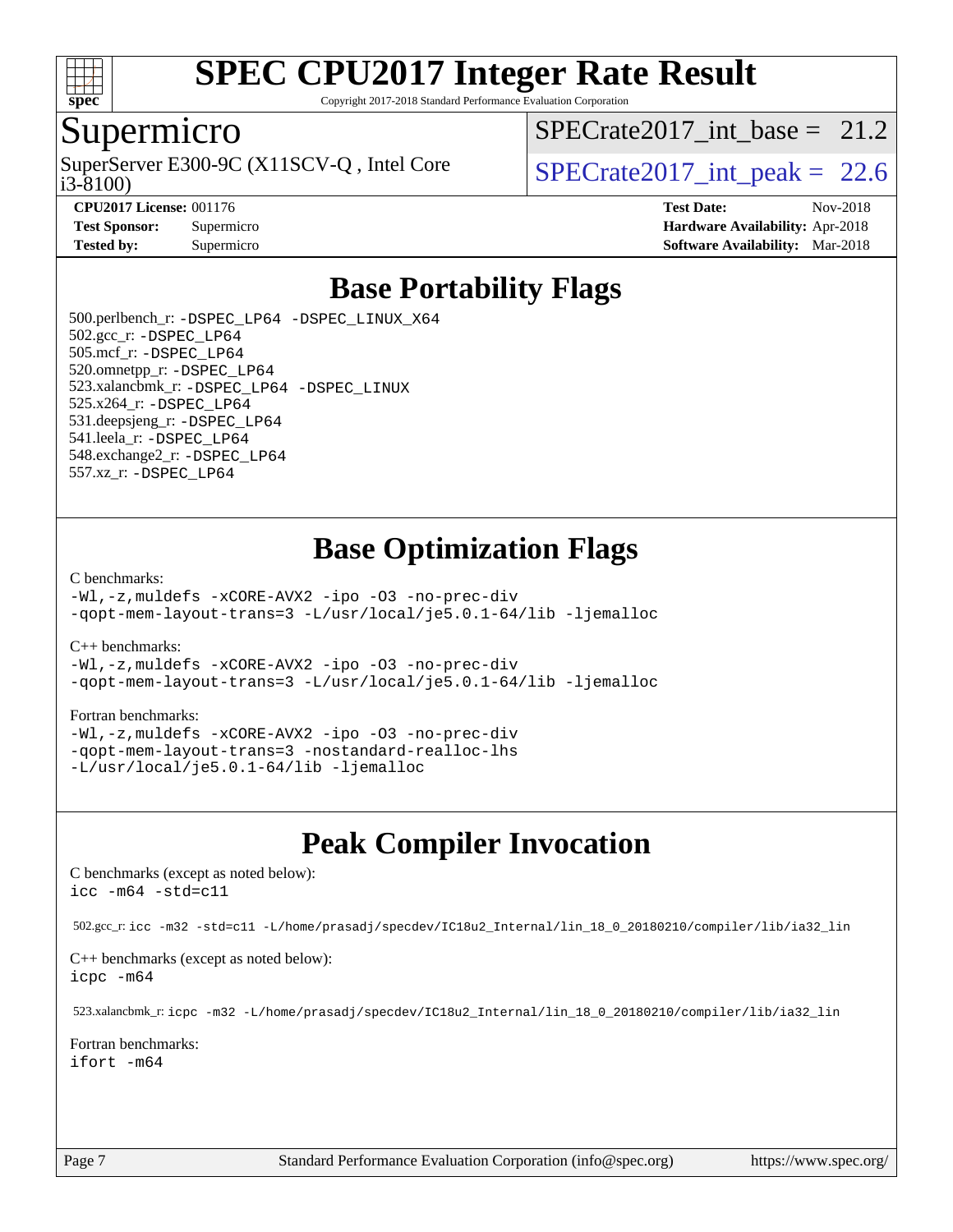

Copyright 2017-2018 Standard Performance Evaluation Corporation

#### Supermicro

i3-8100) SuperServer E300-9C (X11SCV-Q, Intel Core  $\vert$  SPECrate2017 int peak = 22.6

SPECrate2017 int\_base =  $21.2$ 

**[CPU2017 License:](http://www.spec.org/auto/cpu2017/Docs/result-fields.html#CPU2017License)** 001176 **[Test Date:](http://www.spec.org/auto/cpu2017/Docs/result-fields.html#TestDate)** Nov-2018 **[Test Sponsor:](http://www.spec.org/auto/cpu2017/Docs/result-fields.html#TestSponsor)** Supermicro **[Hardware Availability:](http://www.spec.org/auto/cpu2017/Docs/result-fields.html#HardwareAvailability)** Apr-2018 **[Tested by:](http://www.spec.org/auto/cpu2017/Docs/result-fields.html#Testedby)** Supermicro **Supermicro [Software Availability:](http://www.spec.org/auto/cpu2017/Docs/result-fields.html#SoftwareAvailability)** Mar-2018

## **[Peak Portability Flags](http://www.spec.org/auto/cpu2017/Docs/result-fields.html#PeakPortabilityFlags)**

 500.perlbench\_r: [-DSPEC\\_LP64](http://www.spec.org/cpu2017/results/res2018q4/cpu2017-20181210-10163.flags.html#b500.perlbench_r_peakPORTABILITY_DSPEC_LP64) [-DSPEC\\_LINUX\\_X64](http://www.spec.org/cpu2017/results/res2018q4/cpu2017-20181210-10163.flags.html#b500.perlbench_r_peakCPORTABILITY_DSPEC_LINUX_X64) 502.gcc\_r: [-D\\_FILE\\_OFFSET\\_BITS=64](http://www.spec.org/cpu2017/results/res2018q4/cpu2017-20181210-10163.flags.html#user_peakPORTABILITY502_gcc_r_file_offset_bits_64_5ae949a99b284ddf4e95728d47cb0843d81b2eb0e18bdfe74bbf0f61d0b064f4bda2f10ea5eb90e1dcab0e84dbc592acfc5018bc955c18609f94ddb8d550002c) 505.mcf\_r: [-DSPEC\\_LP64](http://www.spec.org/cpu2017/results/res2018q4/cpu2017-20181210-10163.flags.html#suite_peakPORTABILITY505_mcf_r_DSPEC_LP64) 520.omnetpp\_r: [-DSPEC\\_LP64](http://www.spec.org/cpu2017/results/res2018q4/cpu2017-20181210-10163.flags.html#suite_peakPORTABILITY520_omnetpp_r_DSPEC_LP64) 523.xalancbmk\_r: [-D\\_FILE\\_OFFSET\\_BITS=64](http://www.spec.org/cpu2017/results/res2018q4/cpu2017-20181210-10163.flags.html#user_peakPORTABILITY523_xalancbmk_r_file_offset_bits_64_5ae949a99b284ddf4e95728d47cb0843d81b2eb0e18bdfe74bbf0f61d0b064f4bda2f10ea5eb90e1dcab0e84dbc592acfc5018bc955c18609f94ddb8d550002c) [-DSPEC\\_LINUX](http://www.spec.org/cpu2017/results/res2018q4/cpu2017-20181210-10163.flags.html#b523.xalancbmk_r_peakCXXPORTABILITY_DSPEC_LINUX) 525.x264\_r: [-DSPEC\\_LP64](http://www.spec.org/cpu2017/results/res2018q4/cpu2017-20181210-10163.flags.html#suite_peakPORTABILITY525_x264_r_DSPEC_LP64) 531.deepsjeng\_r: [-DSPEC\\_LP64](http://www.spec.org/cpu2017/results/res2018q4/cpu2017-20181210-10163.flags.html#suite_peakPORTABILITY531_deepsjeng_r_DSPEC_LP64) 541.leela\_r: [-DSPEC\\_LP64](http://www.spec.org/cpu2017/results/res2018q4/cpu2017-20181210-10163.flags.html#suite_peakPORTABILITY541_leela_r_DSPEC_LP64) 548.exchange2\_r: [-DSPEC\\_LP64](http://www.spec.org/cpu2017/results/res2018q4/cpu2017-20181210-10163.flags.html#suite_peakPORTABILITY548_exchange2_r_DSPEC_LP64) 557.xz\_r: [-DSPEC\\_LP64](http://www.spec.org/cpu2017/results/res2018q4/cpu2017-20181210-10163.flags.html#suite_peakPORTABILITY557_xz_r_DSPEC_LP64)

## **[Peak Optimization Flags](http://www.spec.org/auto/cpu2017/Docs/result-fields.html#PeakOptimizationFlags)**

[C benchmarks](http://www.spec.org/auto/cpu2017/Docs/result-fields.html#Cbenchmarks):

```
 500.perlbench_r: -Wl,-z,muldefs -prof-gen(pass 1) -prof-use(pass 2) -ipo
-xCORE-AVX2 -O3 -no-prec-div -qopt-mem-layout-trans=3
-fno-strict-overflow -L/usr/local/je5.0.1-64/lib
-ljemalloc
 502.gcc_r: -Wl,-z,muldefs -prof-gen(pass 1) -prof-use(pass 2) -ipo
-xCORE-AVX2 -O3 -no-prec-div -qopt-mem-layout-trans=3
-L/usr/local/je5.0.1-32/lib -ljemalloc
 505.mcf_r: -Wl,-z,muldefs -prof-gen(pass 1) -prof-use(pass 2) -ipo
-xCORE-AVX2 -O3 -no-prec-div -qopt-mem-layout-trans=3
-L/usr/local/je5.0.1-64/lib -ljemalloc
 525.x264_r: -Wl,-z,muldefs -prof-gen(pass 1) -prof-use(pass 2) -ipo
-xCORE-AVX2 -O3 -no-prec-div -qopt-mem-layout-trans=3
-fno-alias -L/usr/local/je5.0.1-64/lib -ljemalloc
 557.xz_r: basepeak = yes
C++ benchmarks: 
 520.omnetpp_r: basepeak = yes
 523.xalancbmk_r: -Wl,-z,muldefs -prof-gen(pass 1) -prof-use(pass 2) -ipo
-xCORE-AVX2 -O3 -no-prec-div -qopt-mem-layout-trans=3
-L/usr/local/je5.0.1-32/lib -ljemalloc
 531.deepsjeng_r: basepeak = yes
                                       (Continued on next page)
```